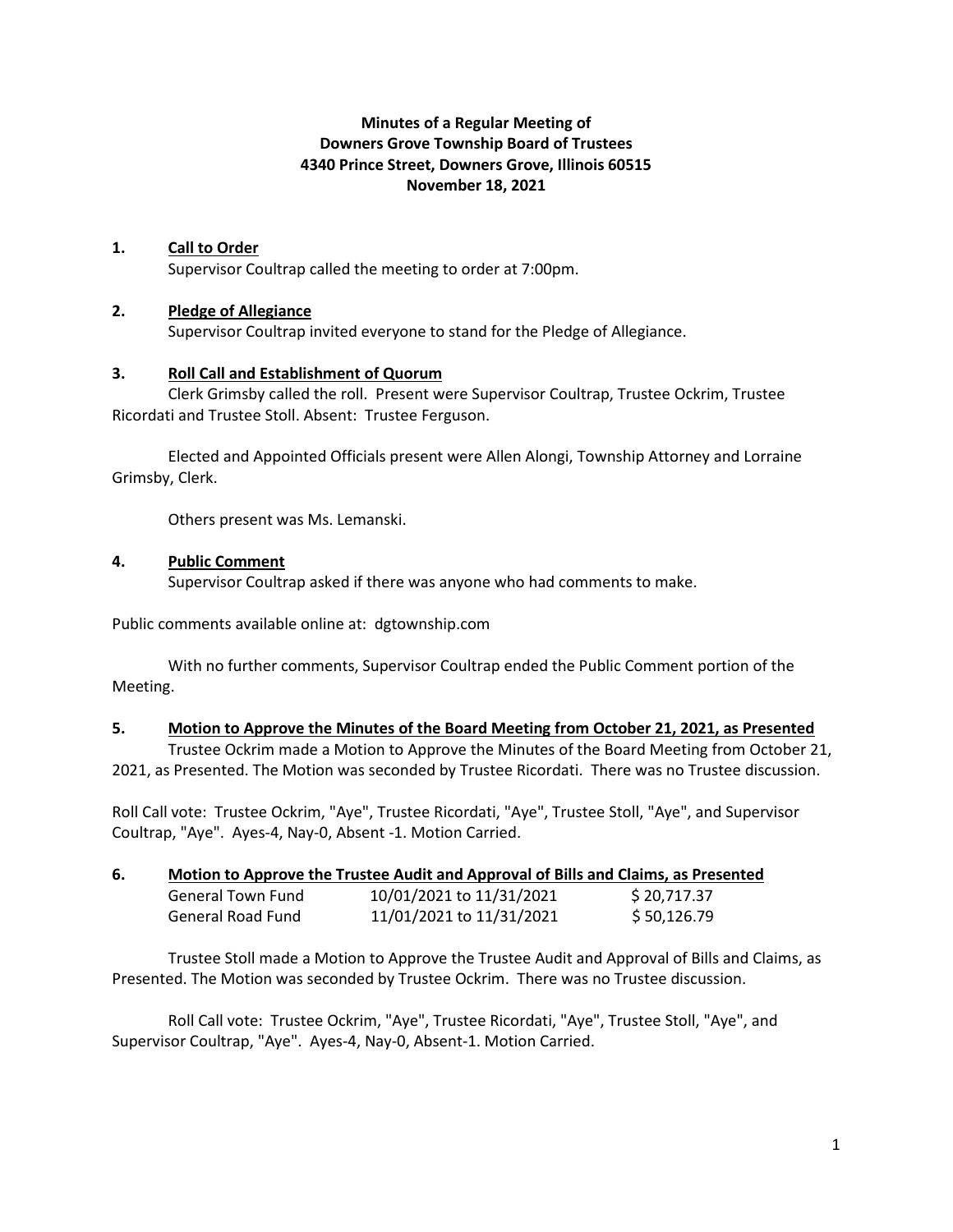# **7. Motion to Approve PACE Contract for Calendar Year 2022 as presented.**

Supervisor Coultrap stated the Pace Contract approval will be placed on the December agenda because the contract was just received and there was not sufficient time for the board to review.

# **8. Motion to Approve Resolution 2021-1118-1 Downers Grove Township 2022 Board of Trustees Meeting Schedule, as presented.**

Trustee Ricordati made a Motion to Approve Resolution 2021-1118-1 Downers Grove Township 2022 Board of Trustees Meeting Schedule. Motion was seconded by Trustee Ockrim.

Motion passed by voice vote.

# **9. Motion to Approve Resolution 2021-1118-2 Downers Grove Township 2022 Holiday Schedule, as presented.**

Trustee Ricordati made a Motion to Approve Resolution 2021-1118-2 Downers Grove Township 2022 Holiday Schedule. Motion was seconded by Trustee Stoll.

Motion passed by voice vote.

# 10. **Motion to Approve BCBS Health and Guardian Insurance contract for full-time Township Employee's to be administered by USI, The USI One Advantage, as presented.**

Trustee Ricordati made a Motion to Approve Resolution 2021-1118-1 Downers Grove Township 2022 Board of Trustees Meeting Schedule. Motion was seconded by Trustee Ockrim.

Roll Call vote: Trustee Ockrim, "Aye", Trustee Ricordati, "Aye", Trustee Stoll, "Aye", and Supervisor Coultrap, "Aye". Ayes-4, Nay-0, Absent-1. Motion Carried.

**11.** Motion to Approve 2022/2023 Levy Request for Downers Grove Township General Fund, General Assistance Fund, and IMRF Fund as presented.

Supervisor Coultrap stated that the Levy Request for Downers Grove Township General Fund, General Assistance Fund, and IMRF Fund will be placed on the December agenda.

**12.** Motion to Approve 2022/2023 Levy Request for Downers Grove Township Road District as presented.

Supervisor Coultrap stated that the Levy Request for Downers Grove Township Road District will be placed on the December agenda. Attorney Alongi discussed the process.

## **13. Supervisor's Report**

Supervisor Coultrap stated that the Township was spearheading a clean-up at Oak Hill and Oak Crest

\* Cemetery cleanups were held on October 16 and October 23. Boy Scout Troop #99 of Downers Grove assisted on October 23.

- \* FISH hit an all time record of serving over 131 families last week.
- \* Today was the final distribution of the Senior Meals program.
- \* Computer classes are continuing.
- \* Other community service programs will begin in January.